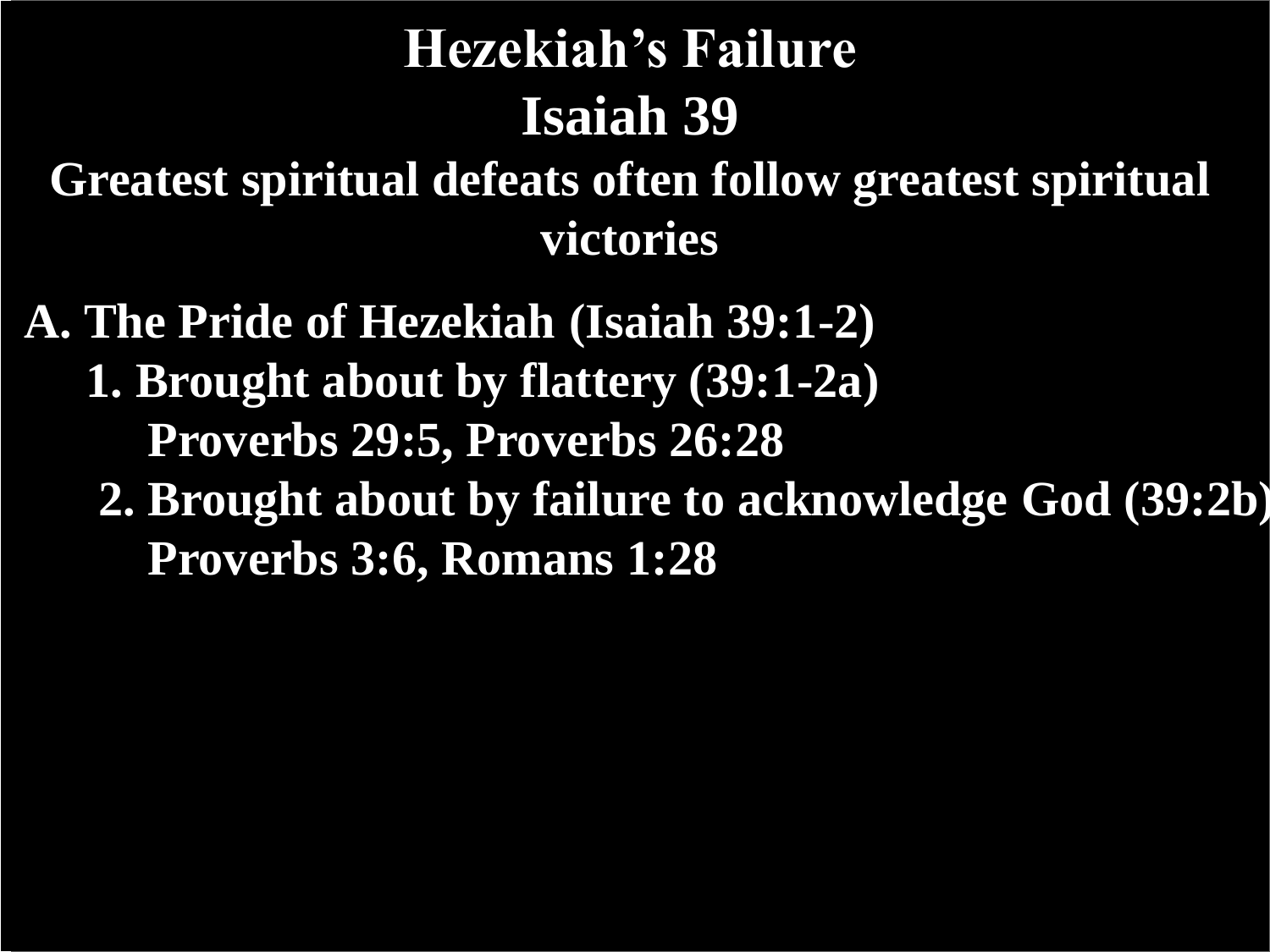# **Hezekiah's Failure Isaiah 39**

**Greatest spiritual defeats often follow greatest spiritual victories**

- **B. The Problem of Hezekiah (Isaiah 39:3-4)**
	- **1. In God's eyes (39:3a) Numbers 32:23**
	- **2. God's warnings about Babylon ignored (39:3b-4) Isaiah 13:5**

 **a. A roadmap given to the future oppressors (39:3b) b. Nothing hid from the future oppressors (39:4)**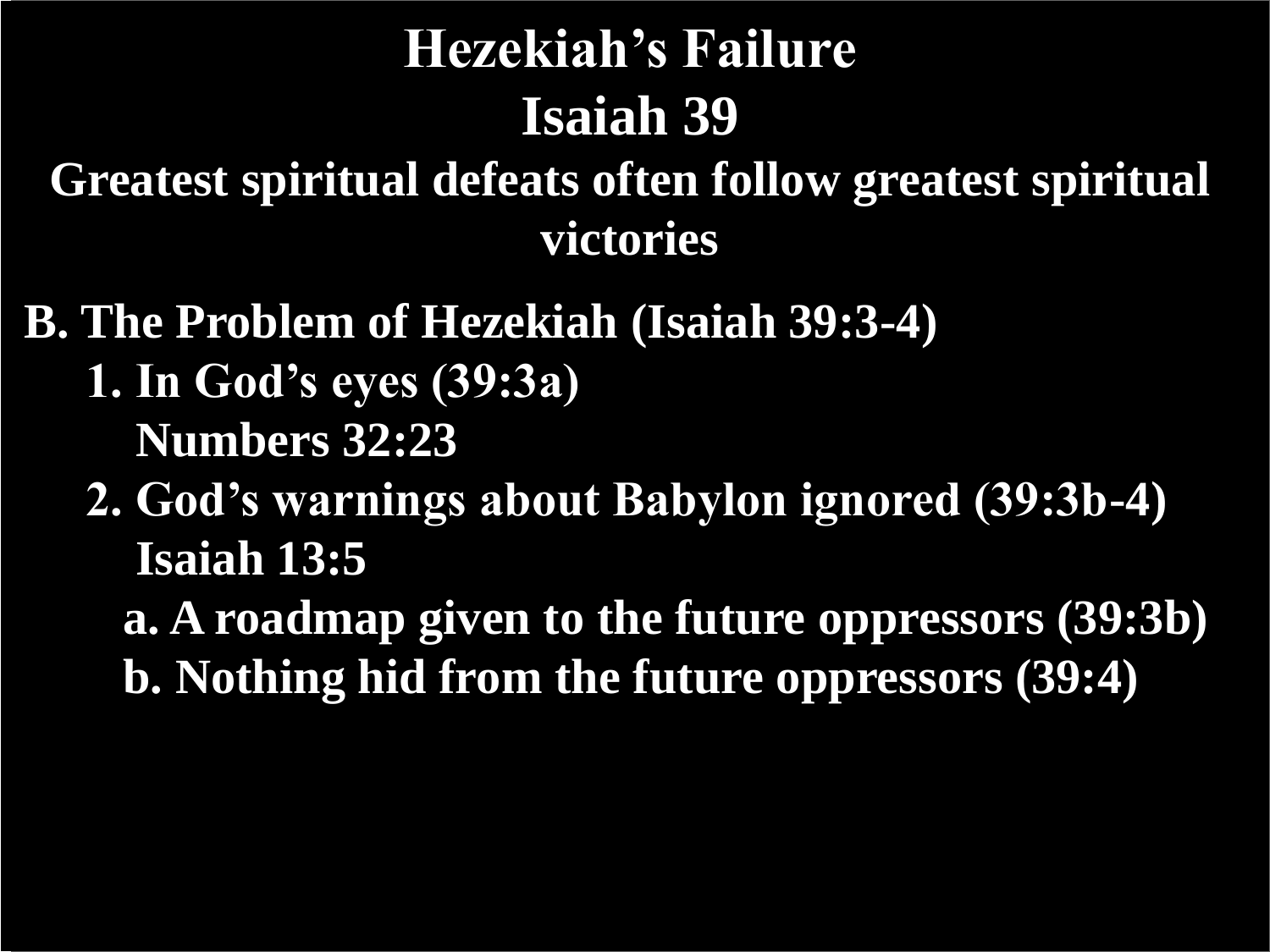# **Hezekiah's Failure Isaiah 39**

**Greatest spiritual defeats often follow greatest spiritual victories**

**C. The Prophecy Pronounced To Hezekiah (Isaiah 39:5-7) 1. The Word of the Lord (39:5) 2. Riches taken away (39:6) 2 Kings 24:8-16 3. Rulers taken away and cut off (39:7) 2 Kings 25:6-7, Daniel 1:1-6**

**D. The Pitiful Response Of Hezekiah (Isaiah 39:8) "At least it won't happen to me"**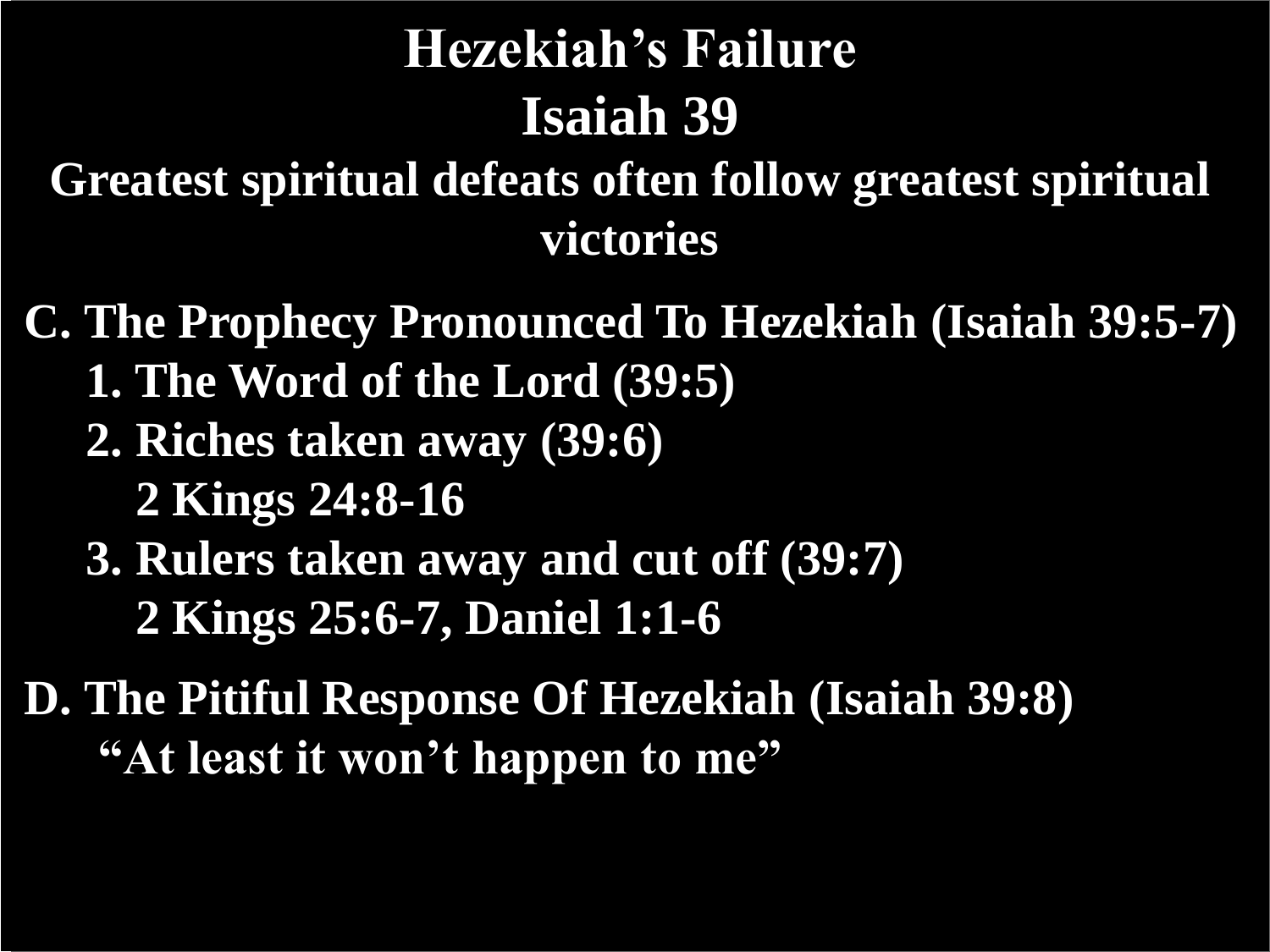#### **God's Message of Comfort Isaiah 40**

#### **God can only provide relief from His judgment**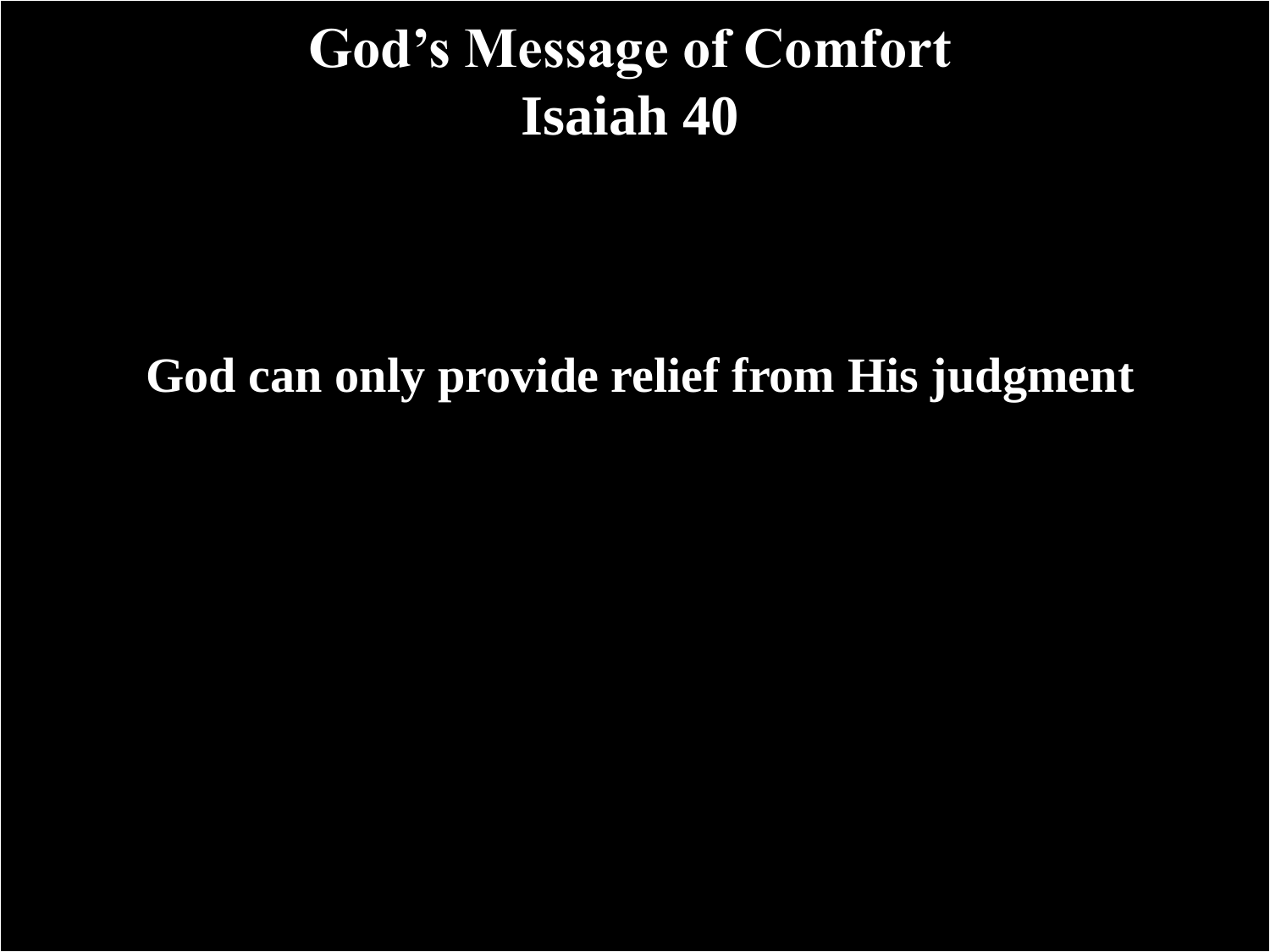#### **1 Peter 1:10-13**

- **10 Of which salvation the prophets have enquired and searched diligently, who prophesied of the grace that should come unto you:**
- **11 Searching what, or what manner of time the Spirit of Christ which was in them did signify, when it testified beforehand the sufferings of Christ, and the glory that should follow.**
- **12 Unto whom it was revealed, that not unto themselves, but unto us they did minister the things, which are now reported unto you by them that have preached the gospel unto you with the Holy Ghost sent down from heaven; which things the angels desire to look into.**
- **13 Wherefore gird up the loins of your mind, be sober, and hope to the end for the grace that is to be brought unto you at the revelation of Jesus Christ;**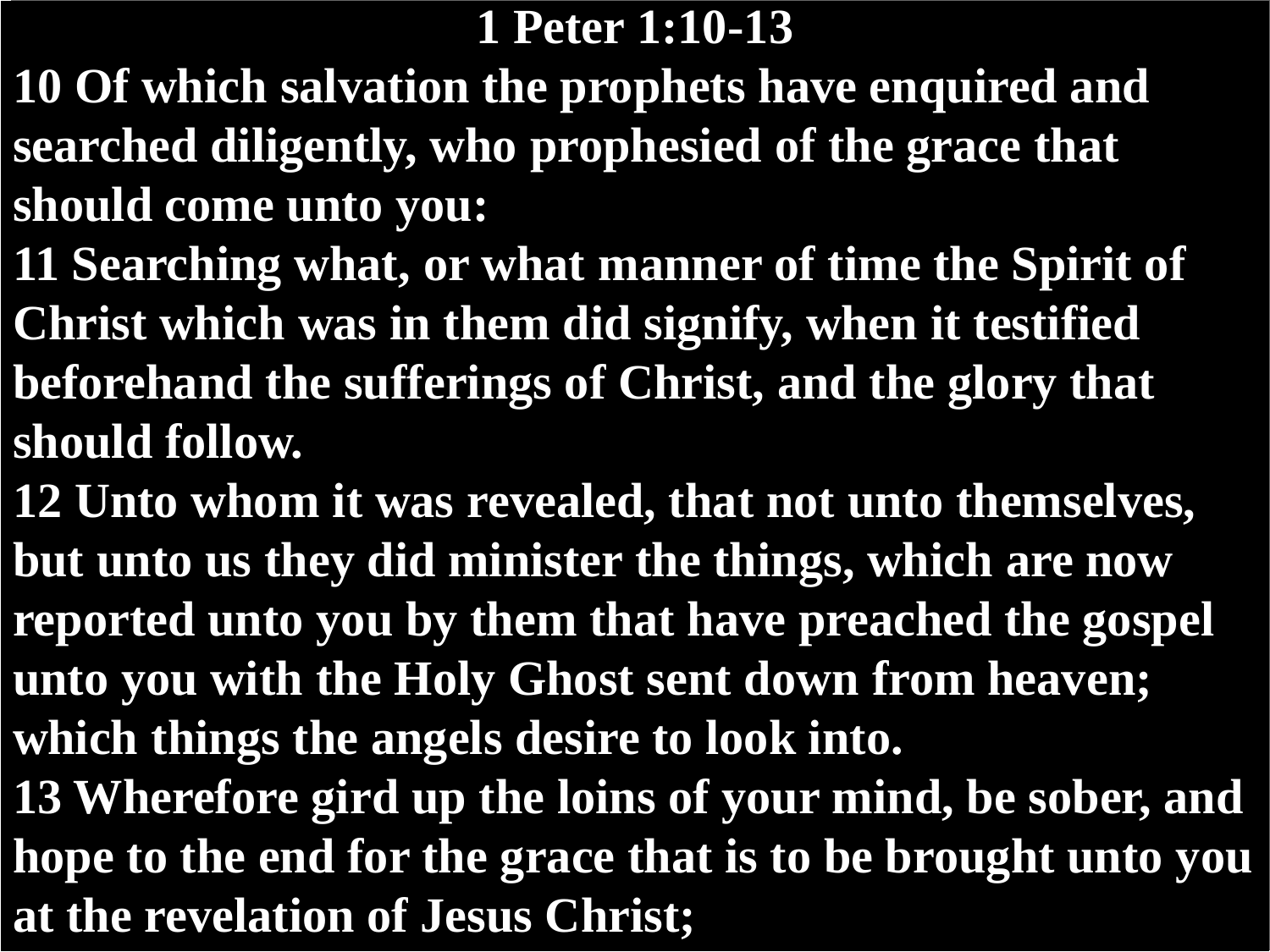#### **A. For his people (40:1-2) Isaiah 40:1-2**

**1 Comfort ye, comfort ye my people, saith your God. 2 Speak ye comfortably to Jerusalem, and cry unto her, that her warfare is accomplished, that her iniquity is pardoned: for she hath received of the LORD's hand double for all her sins.**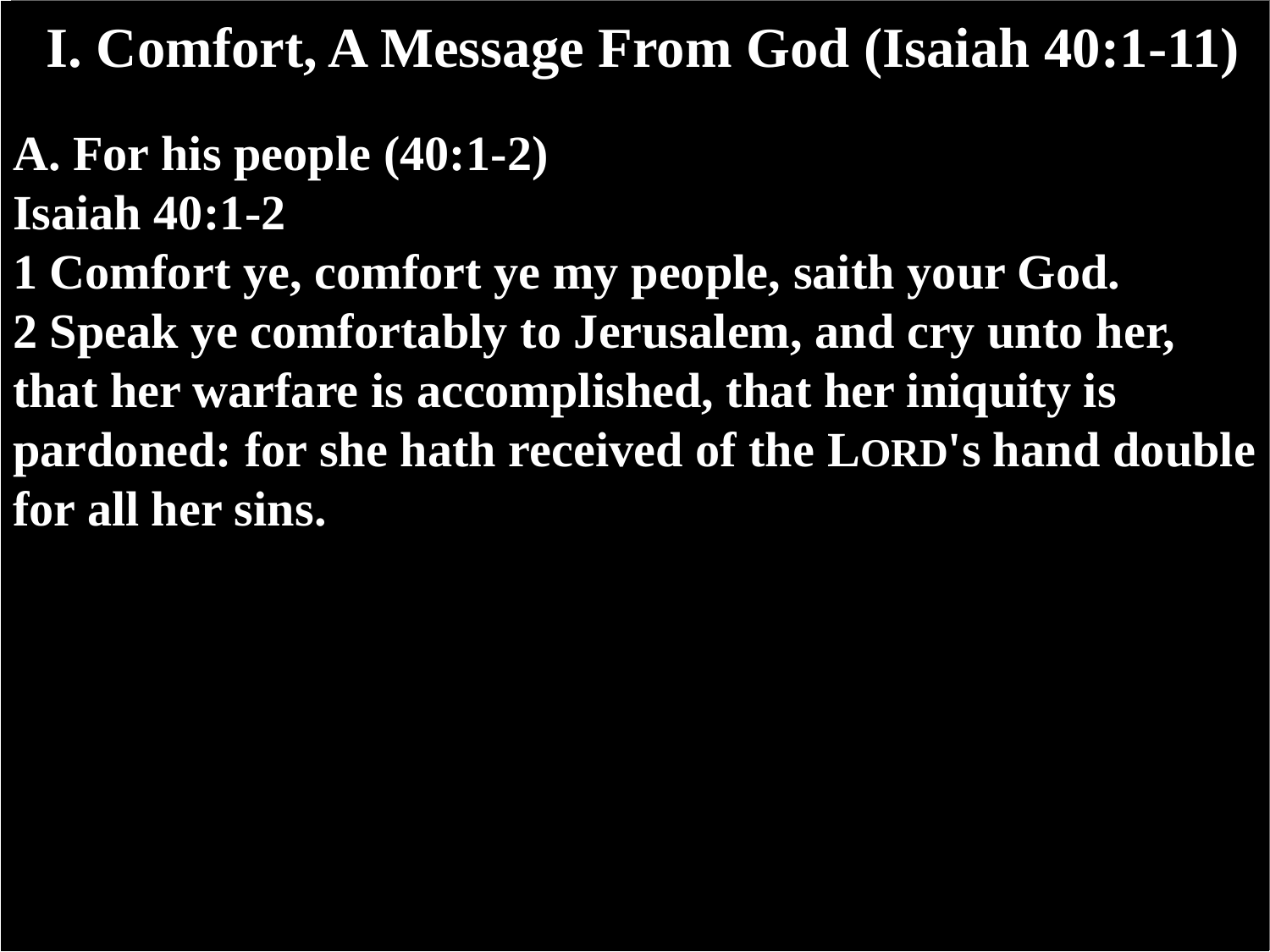**B. From his forerunner, John the Baptist (40:3-8) 1. His identity revealed (v 3a) Isaiah 40:3a The voice of him that crieth in the wilderness…,**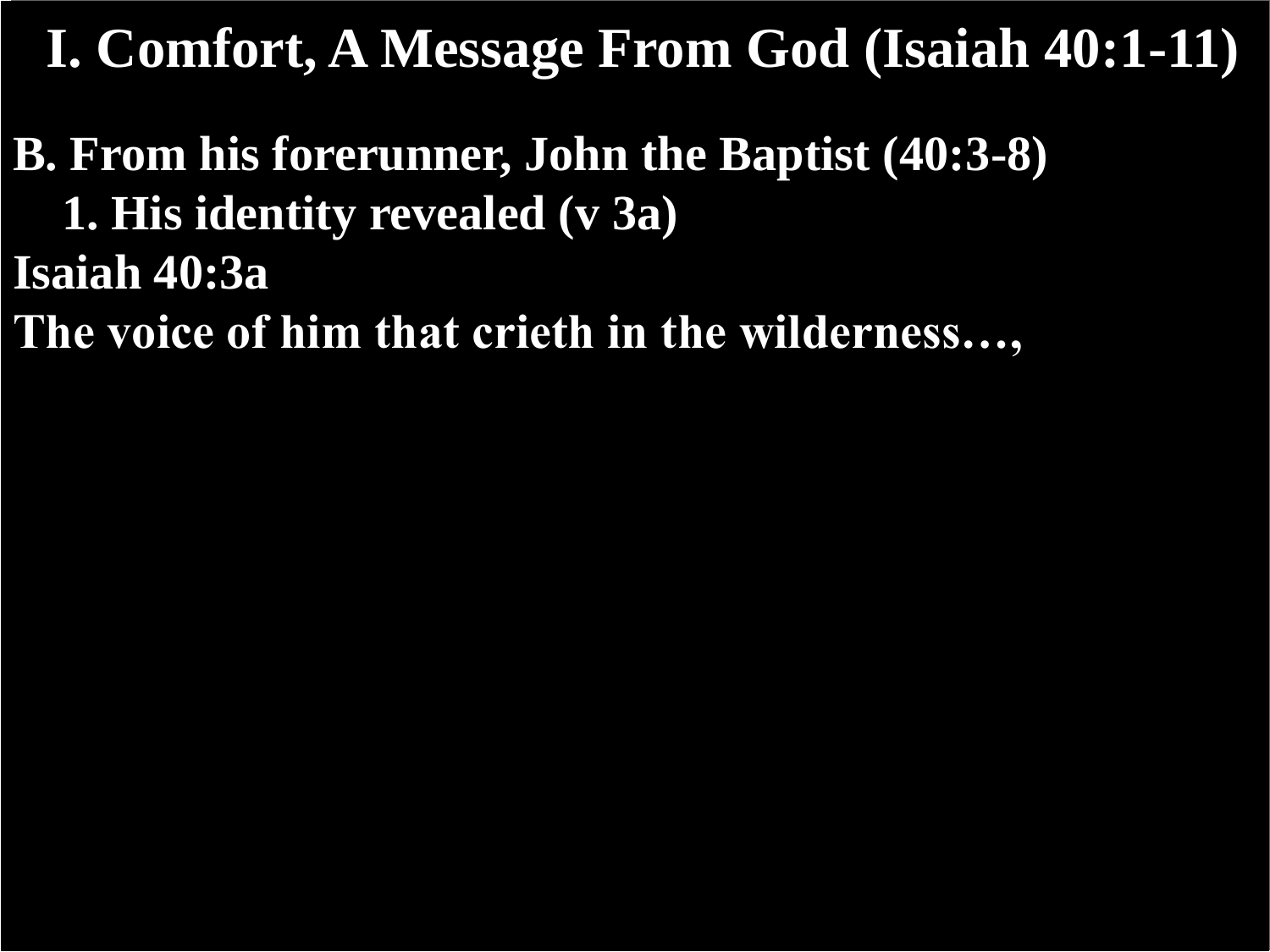**B. From his forerunner, John the Baptist (40:3-8) continued**

 **2. His message prophesized (vv 3b-8)**

 **a. Prepare (vv 3b-4)**

**Isaiah 40:3b-4**

**… Prepare ye the way of the LORD, make straight in the desert a highway for our God.**

**4 Every valley shall be exalted, and every mountain and hill shall be made low: and the crooked shall be made straight, and the rough places plain:**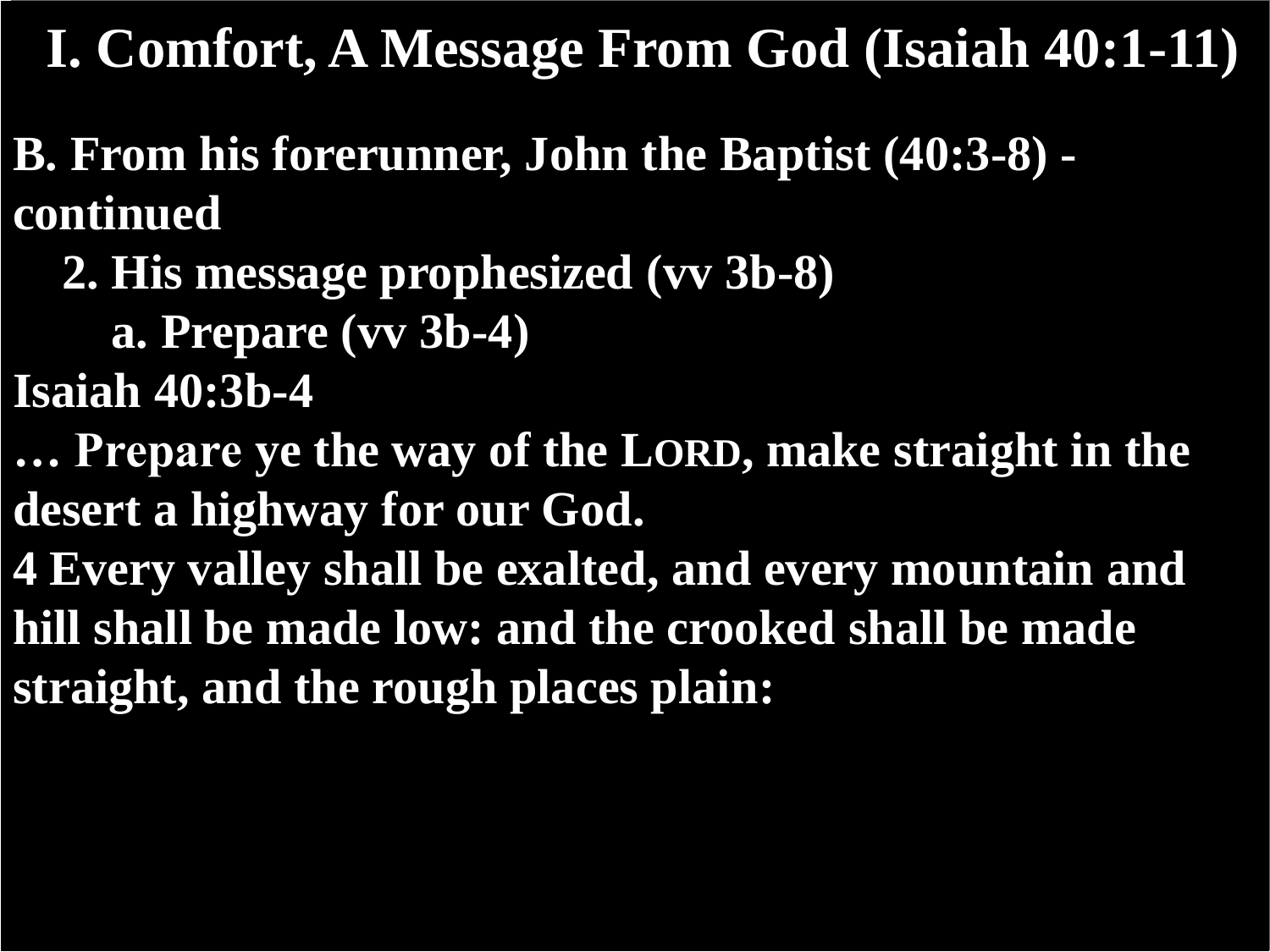**B. From his forerunner, John the Baptist (40:3-8) continued**

 **2. His message prophesized (vv 3b-8)**

 **b. Perceive (v 5) (John 1)**

**Isaiah 40:5**

**And the glory of the LORD shall be revealed, and all flesh shall see it together: for the mouth of the LORD hath spoken it.**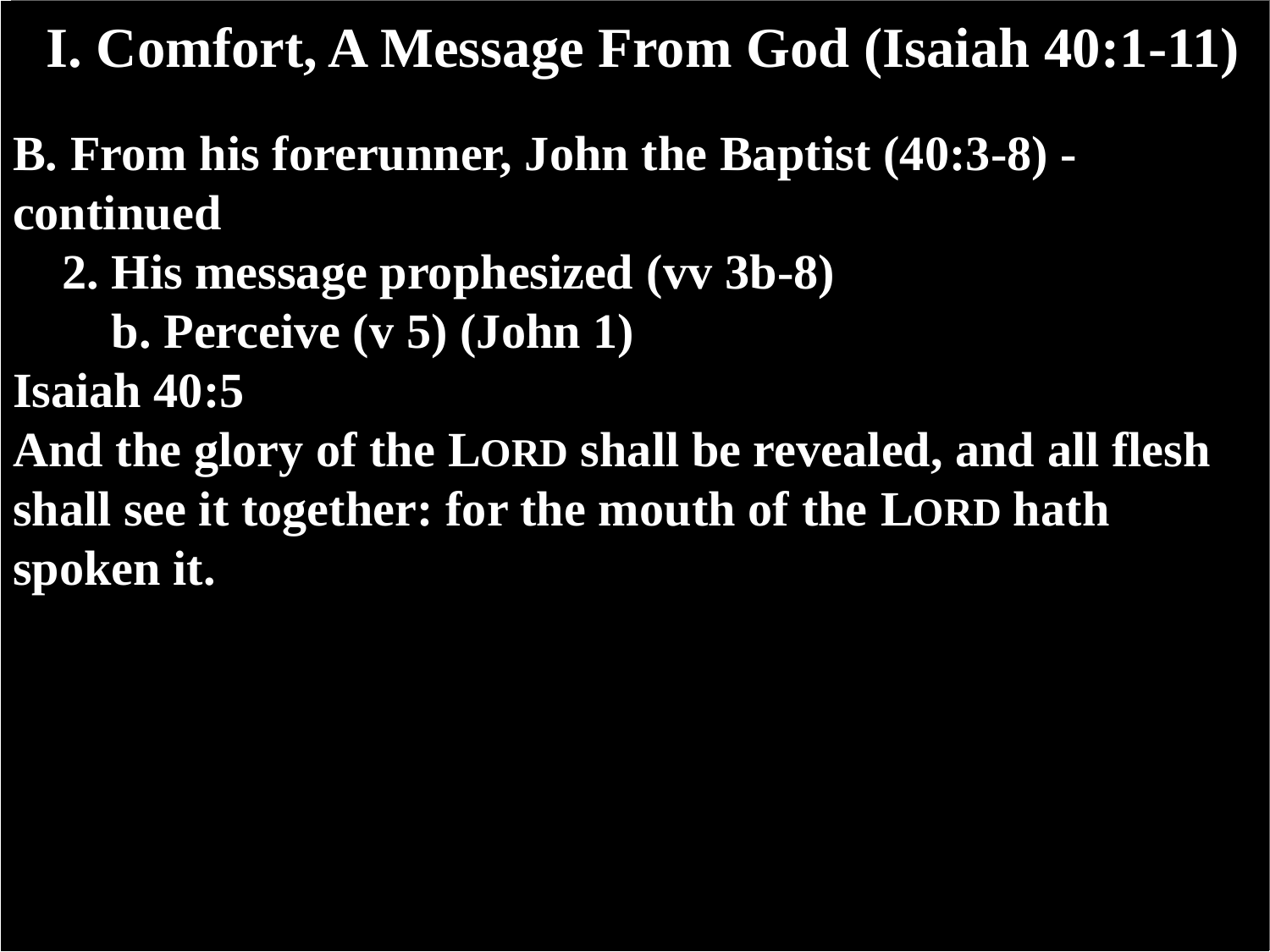- **B. From his forerunner, John the Baptist (40:3-8) continued**
	- **2. His message prophesized (vv 3b-8)**
		- **c. Proclaim (vv 6-8)**
- **Isaiah 40:6-8**
- **6 The voice said, Cry. And he said, What shall I cry? All**
- **flesh is grass, and all the goodliness thereof is as the flower of the field:**
- **7 The grass withereth, the flower fadeth: because the spirit of the LORD bloweth upon it: surely the people is grass. 8 The grass withereth, the flower fadeth: but the word of our God shall stand for ever.**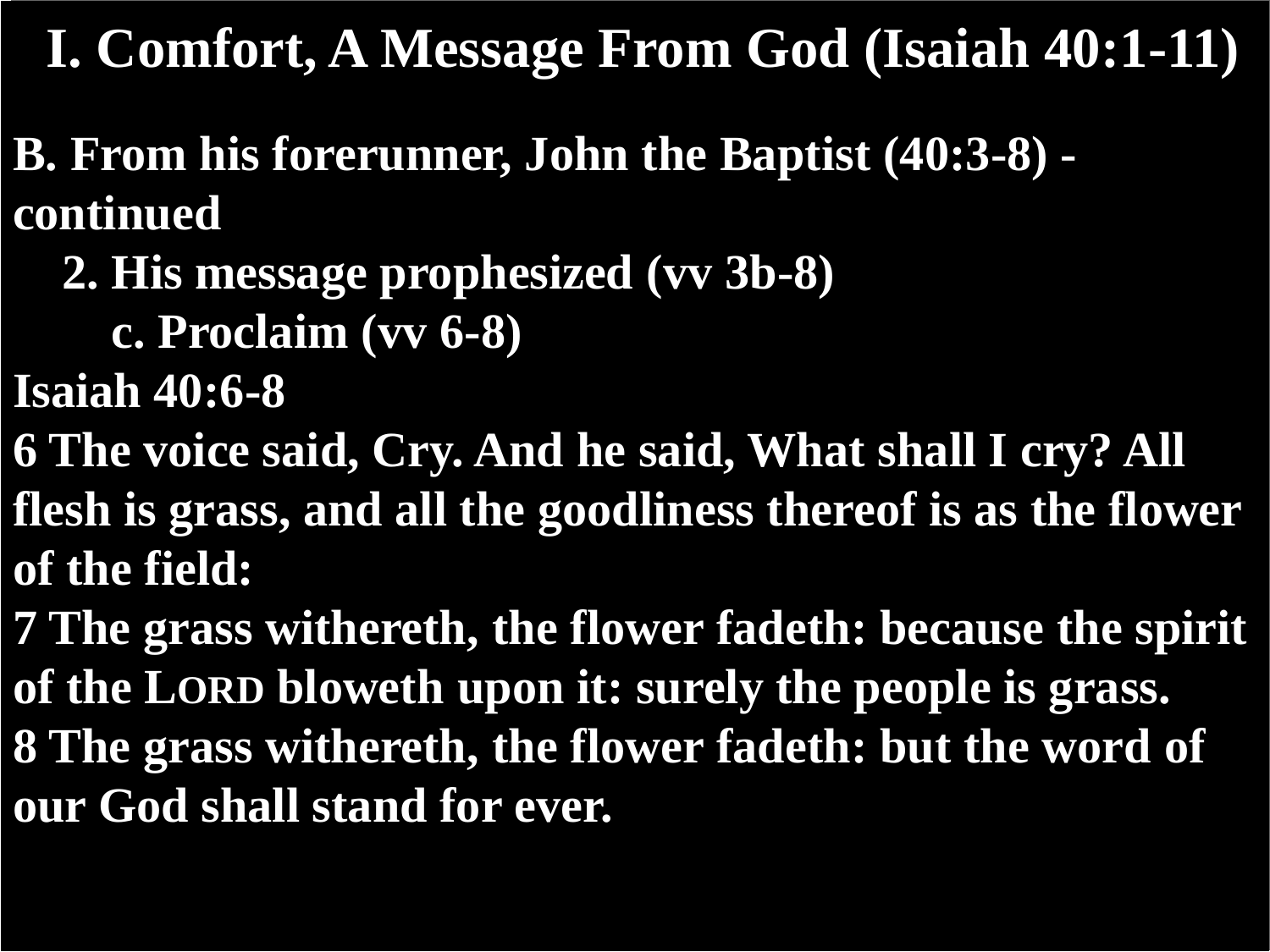**C. From the Messiah (40:9-11) 1. The Gospel brought from Zion (v 9) Isaiah 40:9**

**O Zion, that bringest good tidings, get thee up into the high mountain; O Jerusalem, that bringest good tidings, lift up thy voice with strength; lift it up, be not afraid; say unto the cities of Judah, Behold your God!**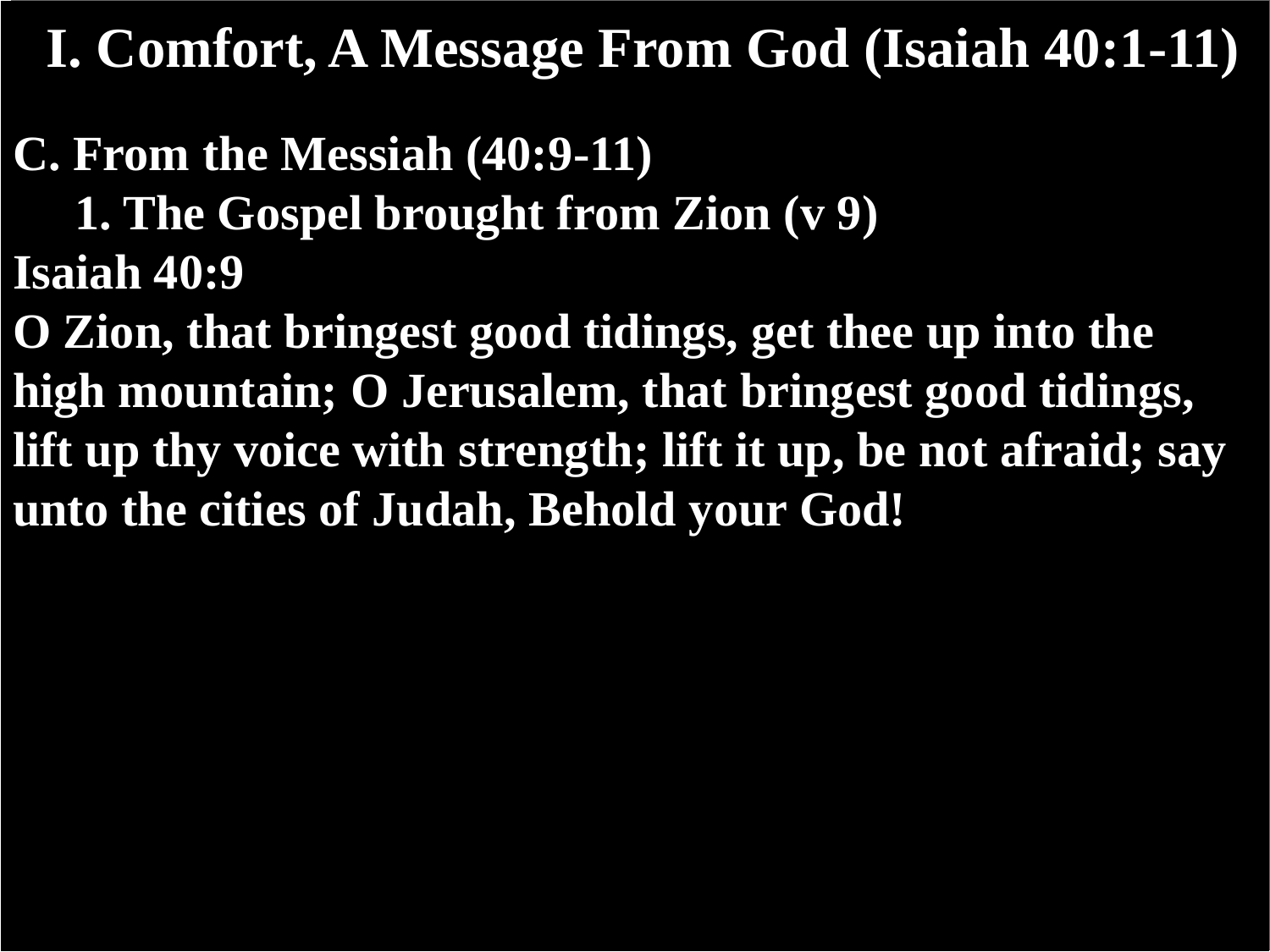**C. From the Messiah (40:9-11) - continued**

 **2. Christ – The Judge (v 10)**

**Isaiah 40:10**

**Behold, the Lord GOD will come with strong hand, and his arm shall rule for him: behold, his reward is with him, and his work before him.**

 **3. Christ – The Shepherd (v 11) Isaiah 40:11**

**He shall feed his flock like a shepherd: he shall gather the lambs with his arm, and carry them in his bosom, and shall gently lead those that are with young.**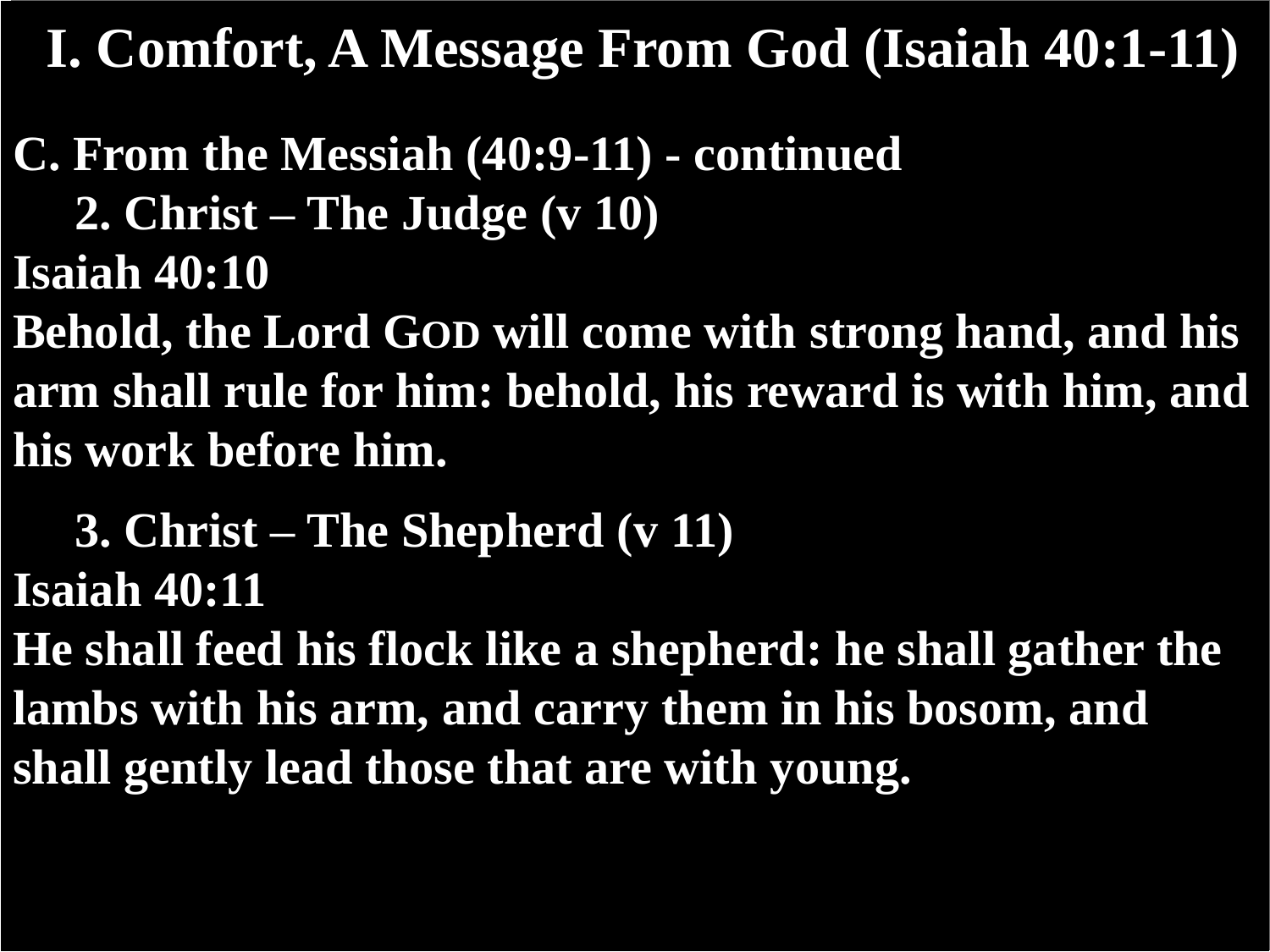- **A. Man not creator – God (Christ) is (40:12) Isaiah 40:12**
- **Who hath measured the waters in the hollow of his hand, and meted out heaven with the span, and comprehended the dust of the earth in a measure, and weighed the mountains in scales, and the hills in a balance?**

**B. Man not spiritual – God (Christ) is (40:13) Isaiah 40:13 Who hath directed the Spirit of the LORD, or being his counsellor hath taught him?**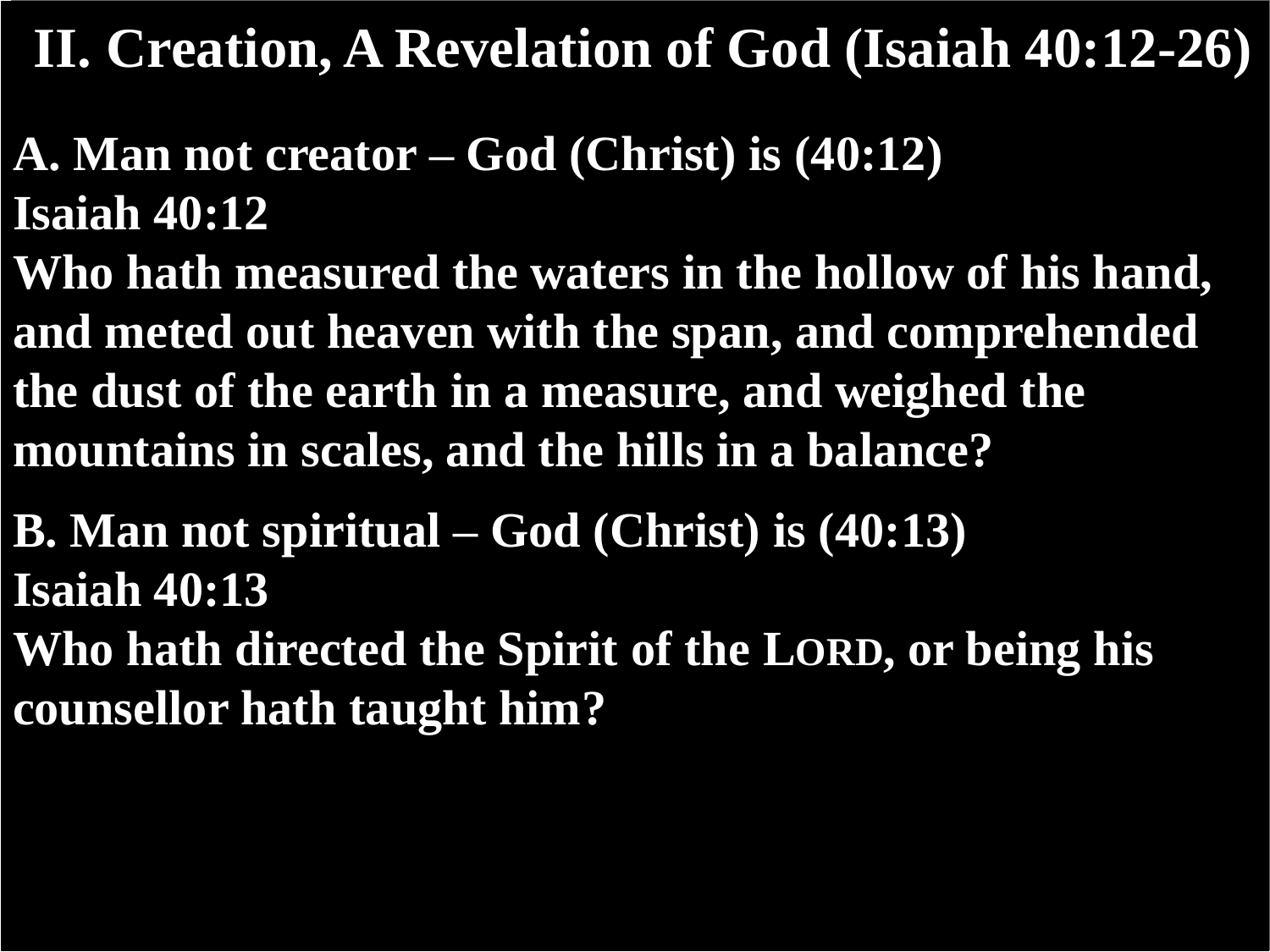**C. Man not righteous – God (Christ) is (40:14) Isaiah 40:14**

**With whom took he counsel, and who instructed him, and taught him in the path of judgment, and taught him knowledge, and shewed to him the way of understanding?**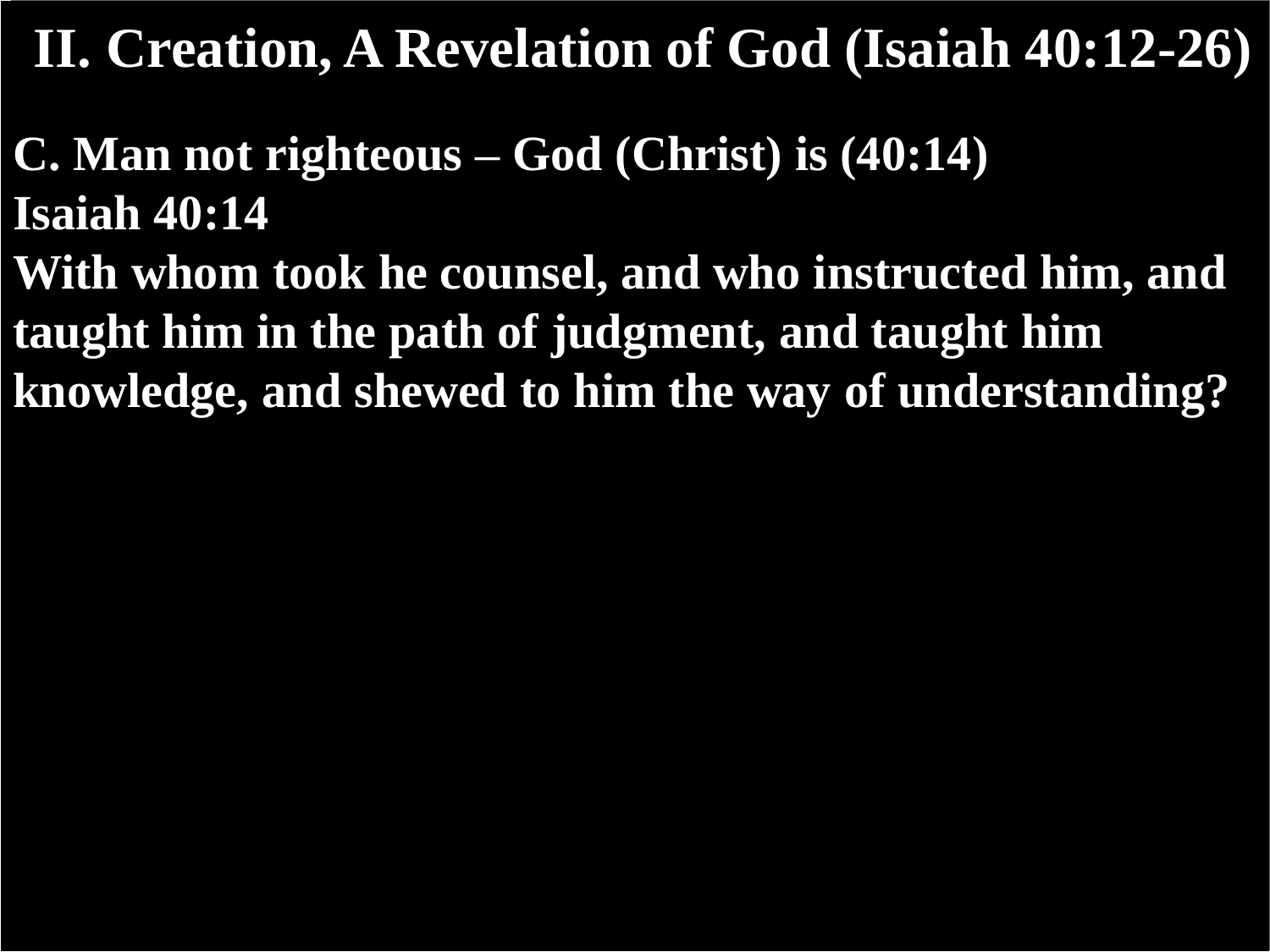- **D. Man not powerful – God (Christ) is (40:15-17) Isaiah 40:15-17**
- **15 Behold, the nations are as a drop of a bucket, and are counted as the small dust of the balance: behold, he taketh up the isles as a very little thing.**
- **16 And Lebanon is not sufficient to burn, nor the beasts thereof sufficient for a burnt offering.**
- **17 All nations before him are as nothing; and they are counted to him less than nothing, and vanity.**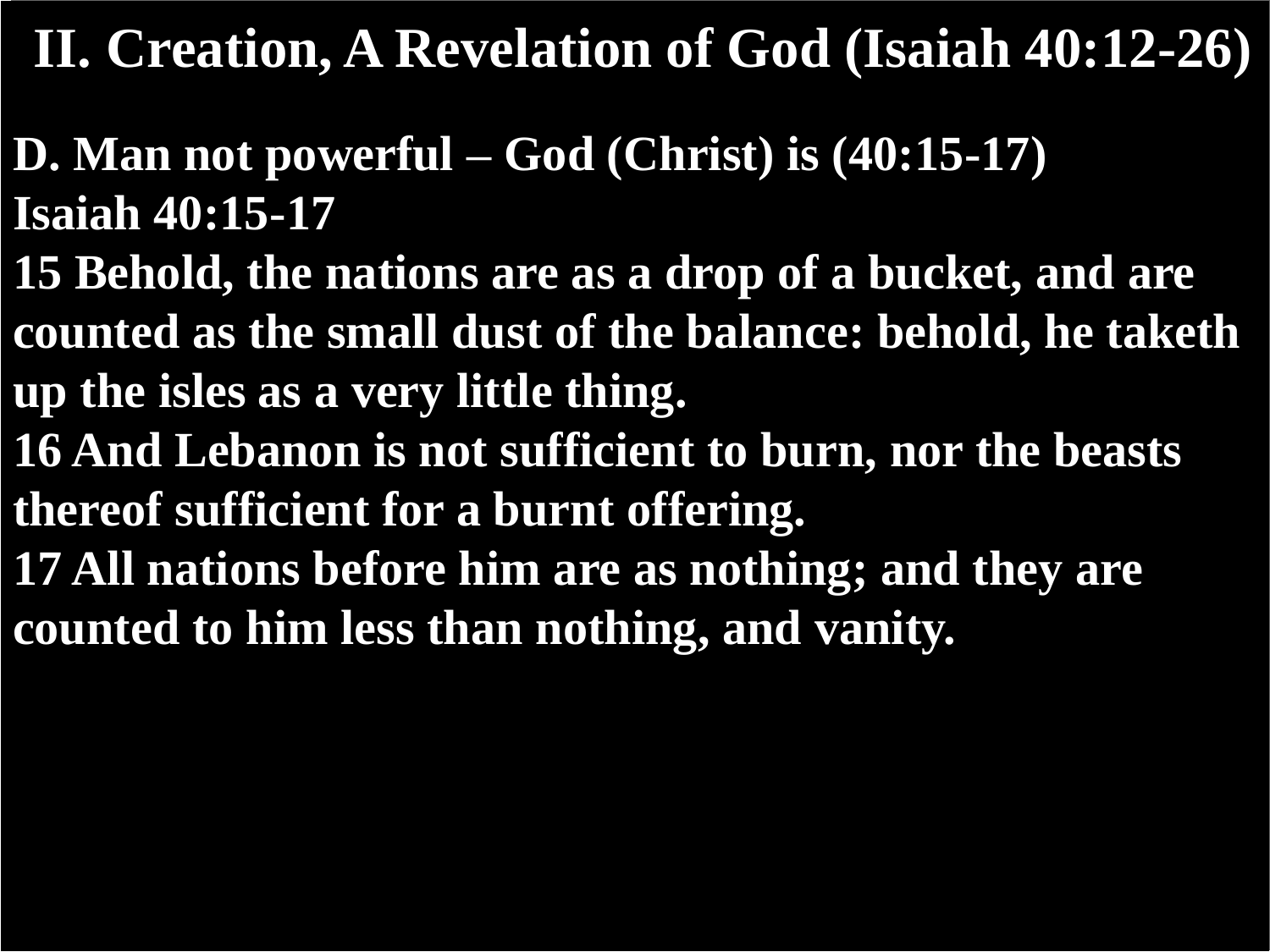**E. Man's idols not God – God (Christ) is (40:18-26)**

 **1. Doesn't matter what they look like (v 18) Isaiah 40:18**

**To whom then will ye liken God? or what likeness will ye compare unto him?**

 **2. Doesn't matter what they are made of (vv 19-20) Isaiah 40:19-20**

**19 The workman melteth a graven image, and the goldsmith spreadeth it over with gold, and casteth silver** 

**chains.**

**20 He that is so impoverished that he hath no oblation chooseth a tree that will not rot; he seeketh unto him a cunning workman to prepare a graven image, that shall not be moved.**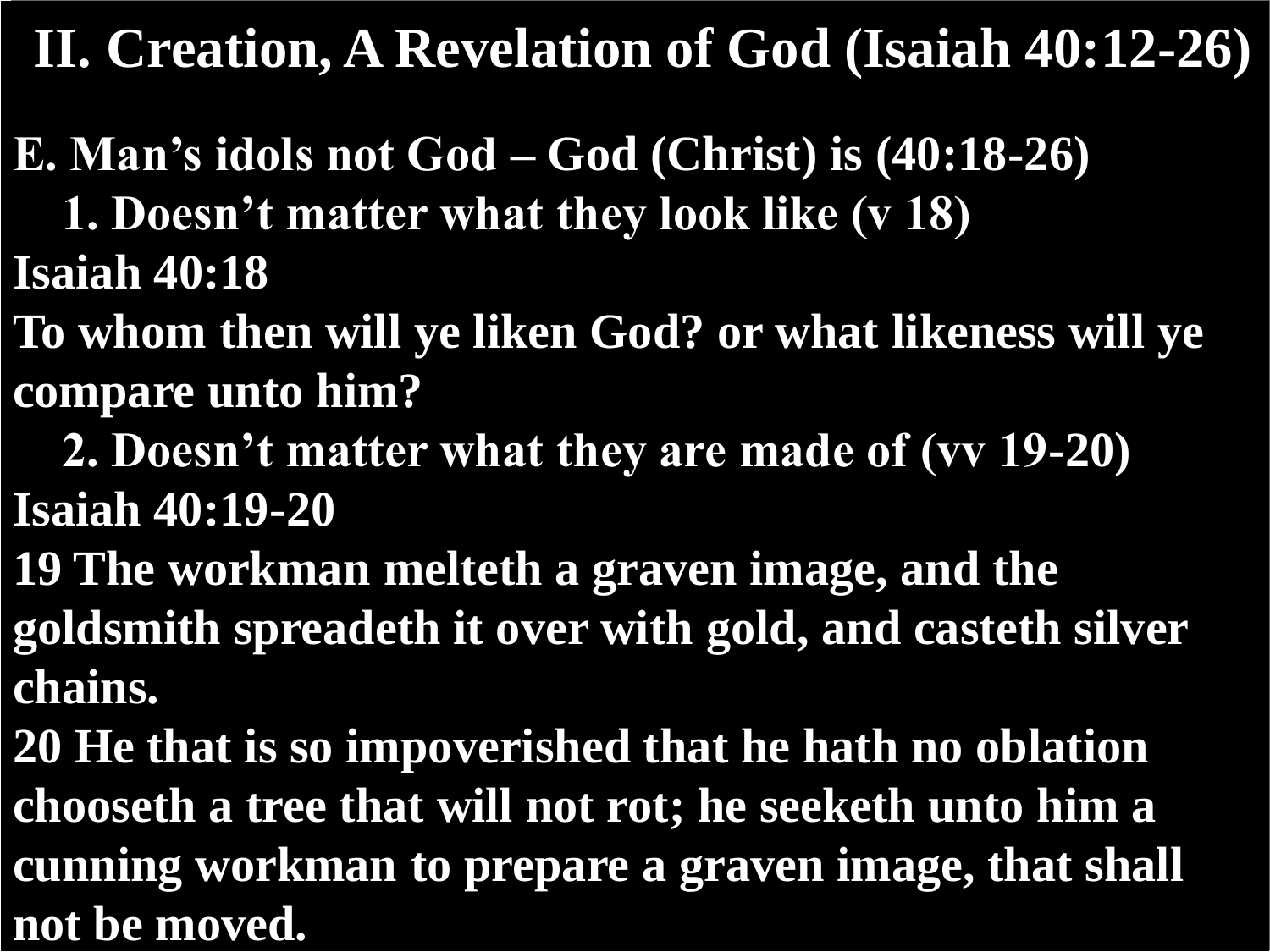- **E. Man's idols not God – God (Christ) is (40:18-26) – continued**
	- **3. Doesn't matter what you think about creation**

 **(vv 21-22)**

- **Isaiah 40:21-22**
- **21 Have ye not known? have ye not heard? hath it not been told you from the beginning? have ye not understood from the foundations of the earth?**
- **22 It is he that sitteth upon the circle of the earth, and the inhabitants thereof are as grasshoppers; that stretcheth out the heavens as a curtain, and spreadeth them out as a tent to dwell in:**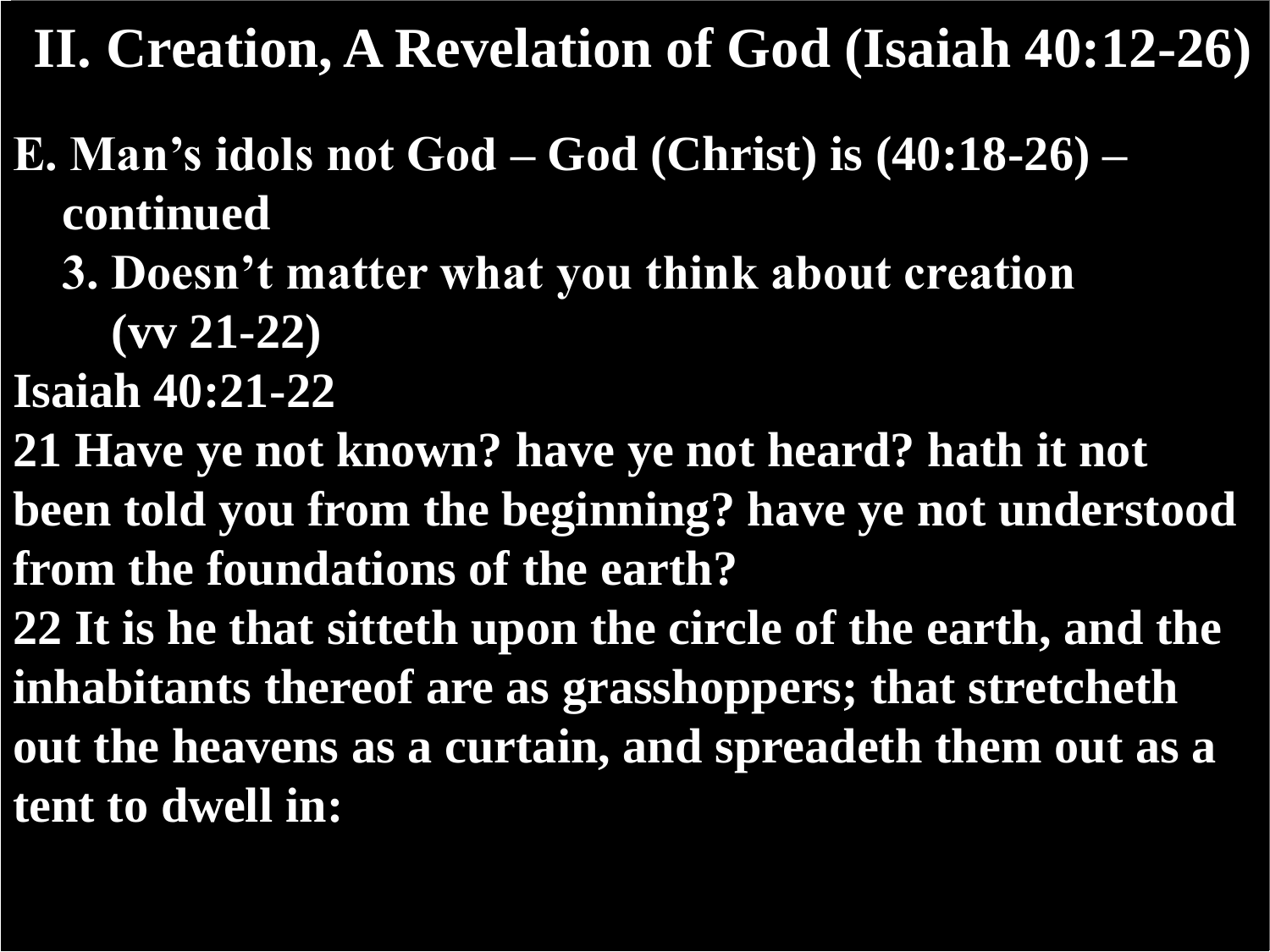- **E. Man's idols not God – God (Christ) is (40:18-26) – continued**
	- **4. Doesn't matter what governments you establish**

 **(vv 23-24)**

- **Isaiah 40:23-24**
- **23 That bringeth the princes to nothing; he maketh the judges of the earth as vanity.**
- **24 Yea, they shall not be planted; yea, they shall not be sown: yea, their stock shall not take root in the earth: and he shall also blow upon them, and they shall wither, and the whirlwind shall take them away as stubble.**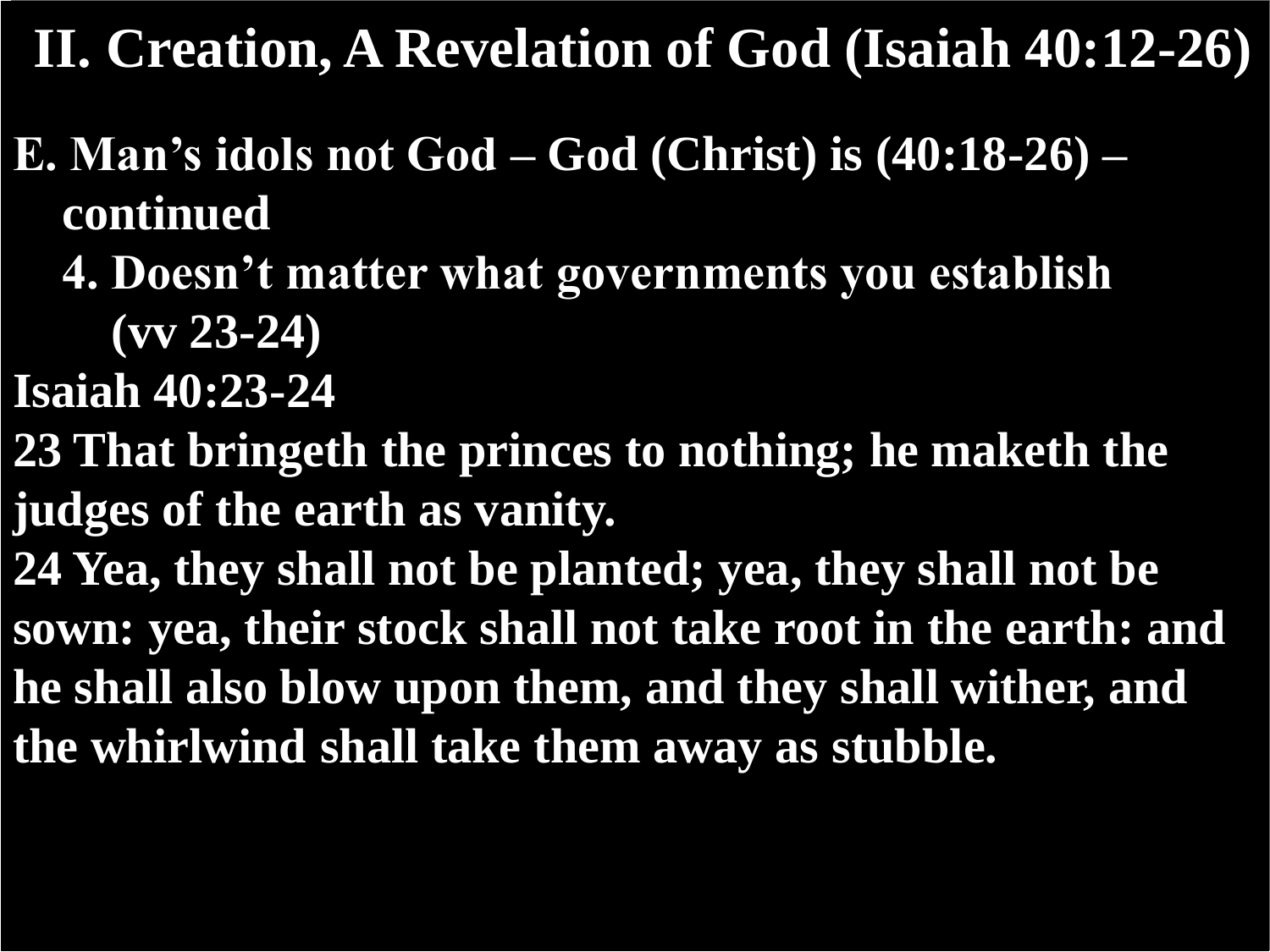- **E. Man's idols not God – God (Christ) is (40:18-26) – continued**
	- **5. God is real (vv 25-26)**
- **Isaiah 40:25-26**
- **25 To whom then will ye liken me, or shall I be equal? saith the Holy One.**
- **26 Lift up your eyes on high, and behold who hath created these things, that bringeth out their host by number: he calleth them all by names by the greatness of his might, for that he is strong in power; not one faileth.**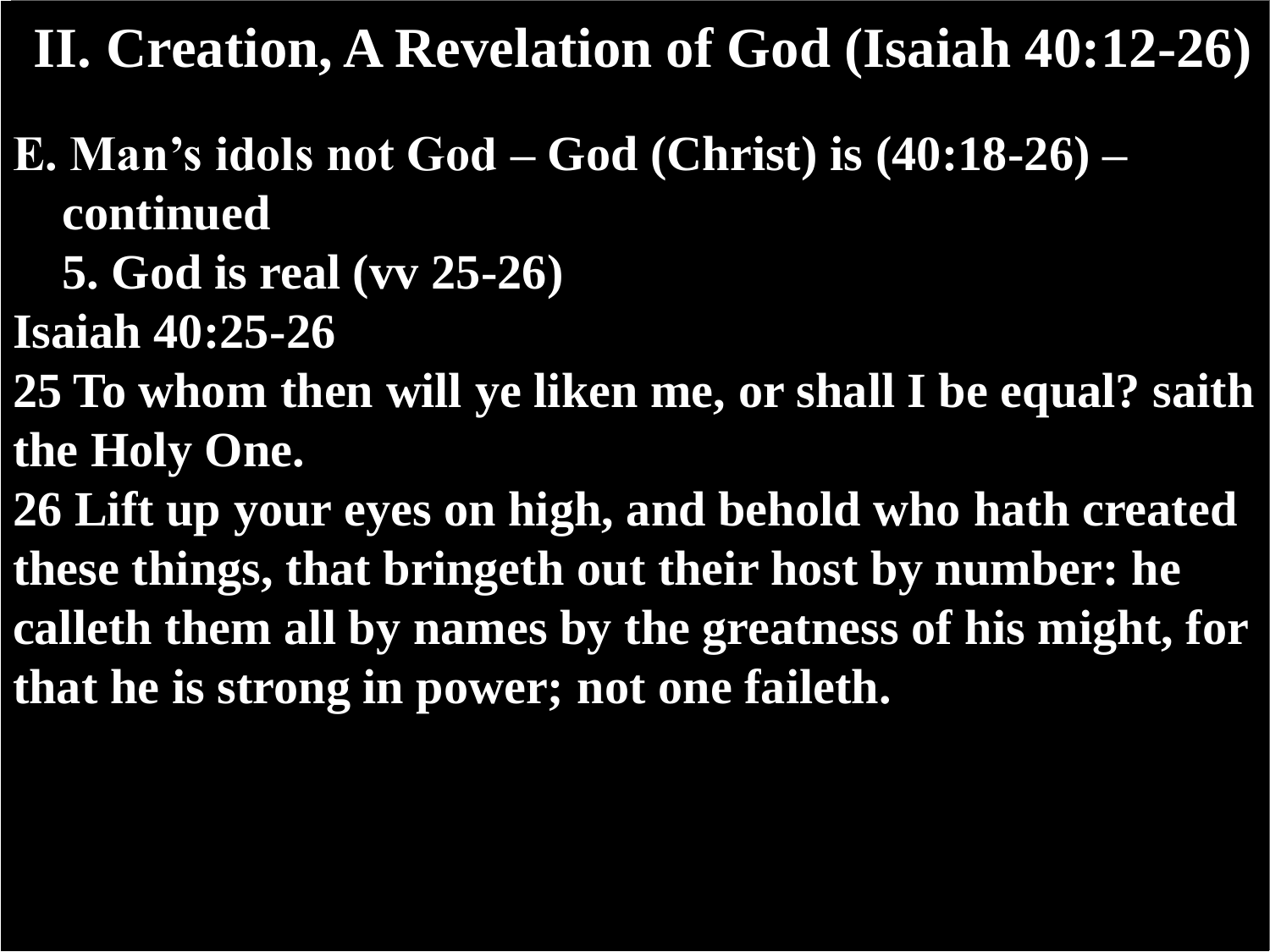- **A. Israel's problem – You cannot see God when you are not truly looking (40:27)**
- **Isaiah 40:27**
- **Why sayest thou, O Jacob, and speakest, O Israel, My way is hid from the LORD, and my judgment is passed over from my God?**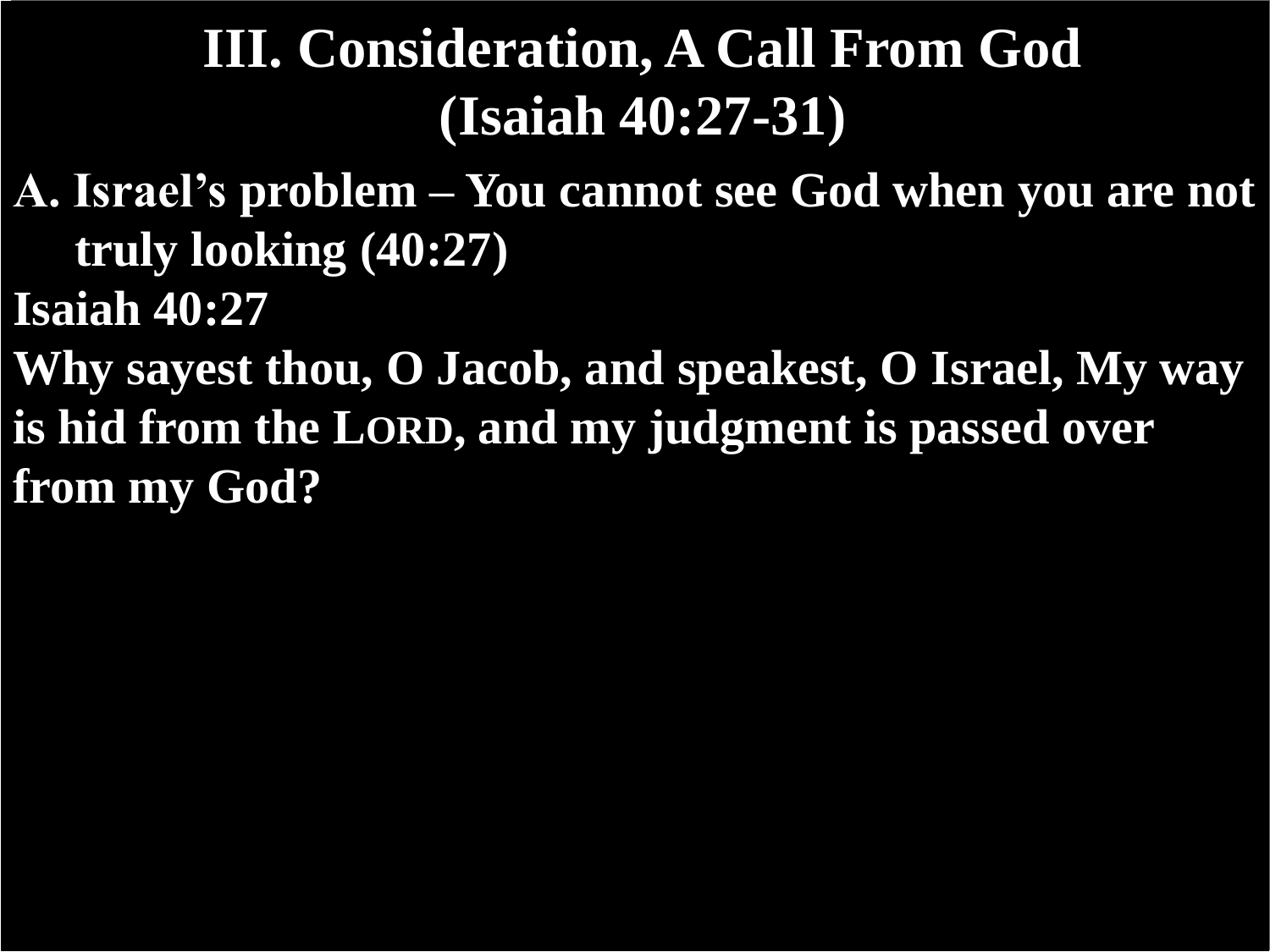**B. God's answer (40:28-31)**

 **1. You must see things God's way (v 28)**

**Isaiah 40:28**

**Hast thou not known? hast thou not heard, that the everlasting God, the LORD, the Creator of the ends of the earth, fainteth not, neither is weary? there is no searching of his understanding.**

 **2. You must do things in God's strength (vv 29-30)**

**Isaiah 40:29-30**

**29 He giveth power to the faint; and to them that have no might he increaseth strength.**

**30 Even the youths shall faint and be weary, and the young men shall utterly fall:**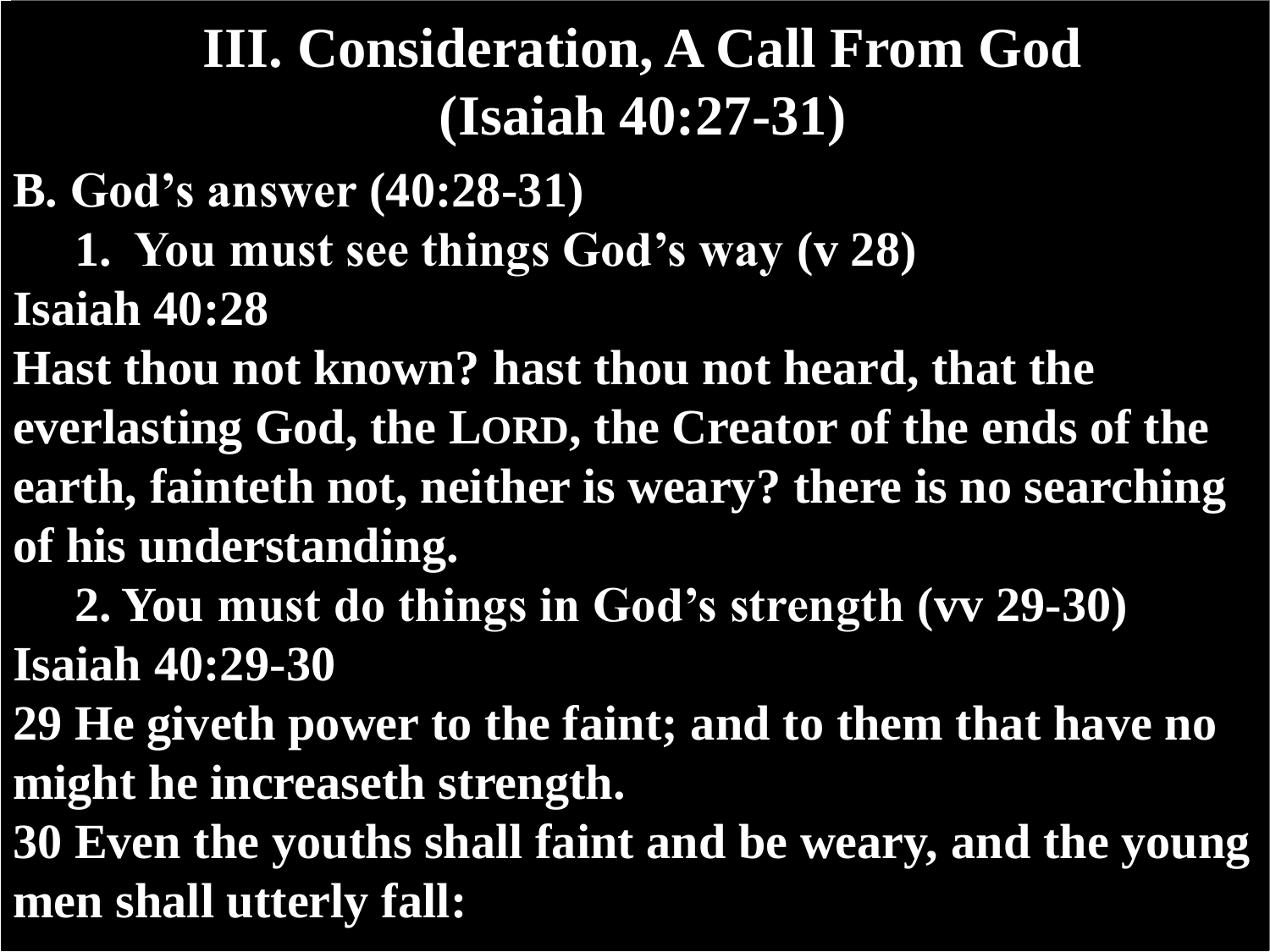- **B. God's answer (40:28-31) - continued**
	- **3. You must have faith (v 31)**
- **Isaiah 40:31**
- **But they that wait upon the LORD shall renew their strength; they shall mount up with wings as eagles; they shall run, and not be weary; and they shall walk, and not faint.**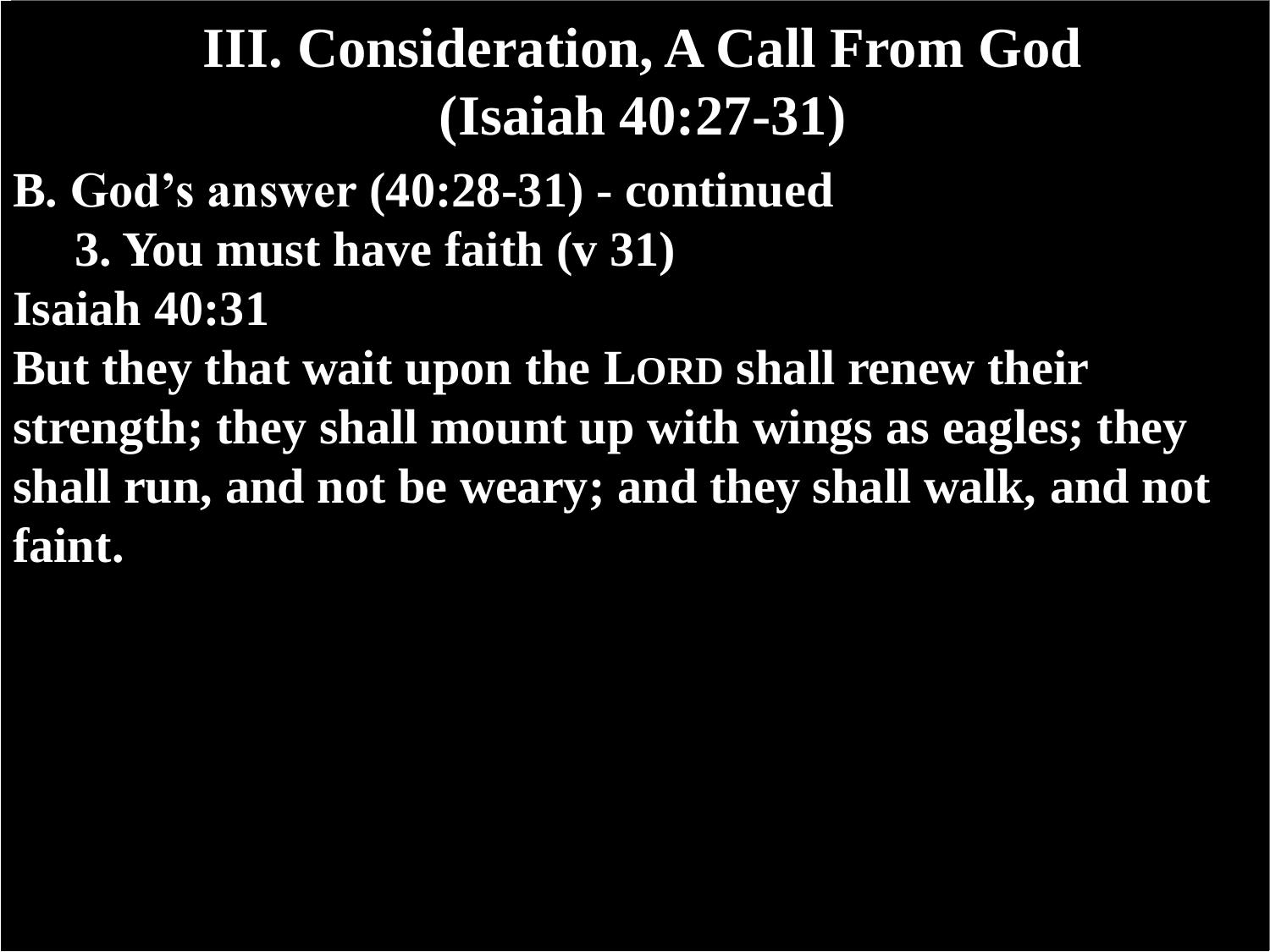**B. God's answer (40:28-31) - continued**

 **3. You must have faith (v 31)**

 **a. The young Christian shall mount up as an eagle 2 Timothy 2:22**

**Flee also youthful lusts: but follow righteousness, faith, charity, peace, with them that call on the Lord out of a pure heart.**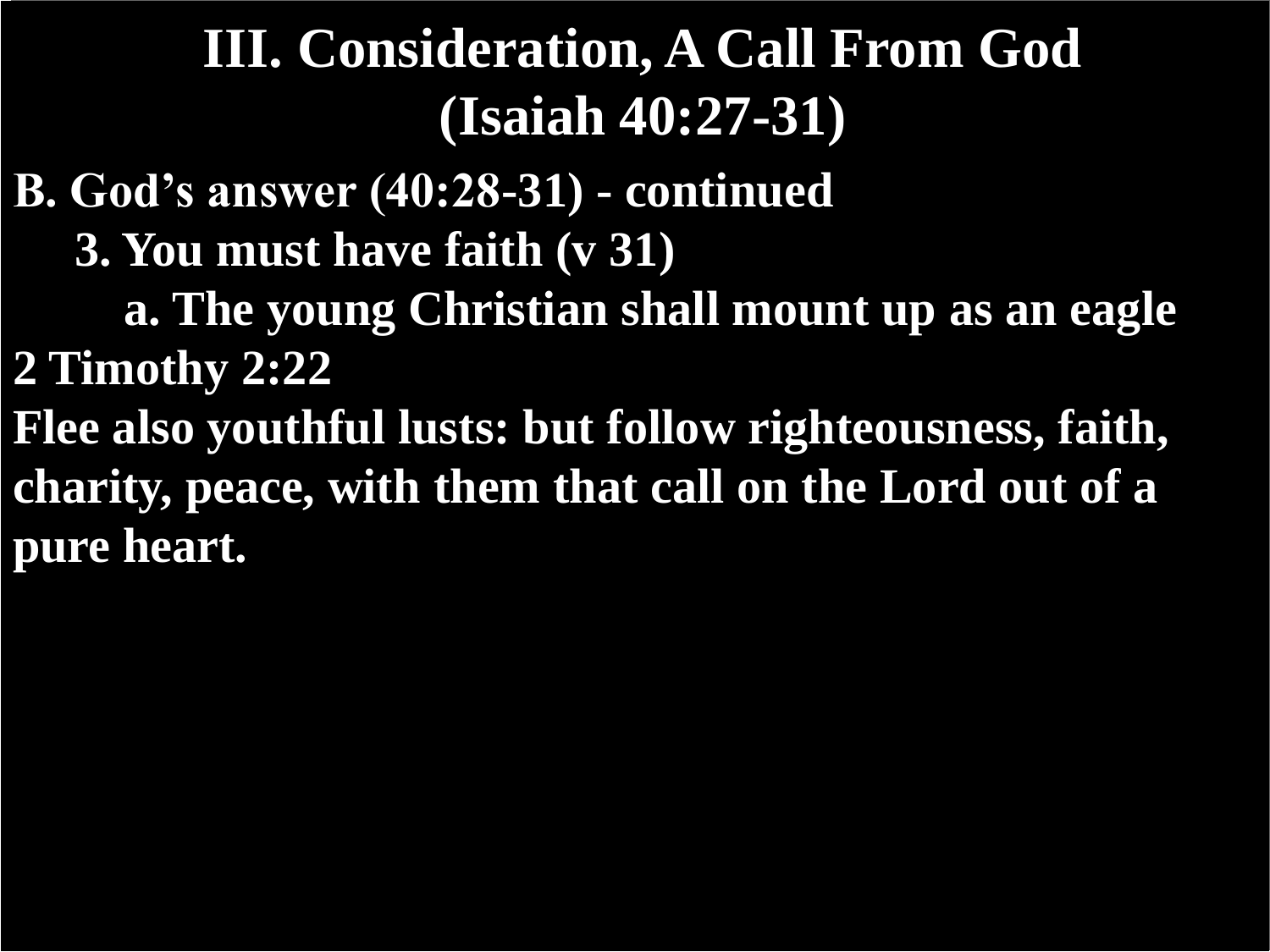- **B. God's answer (40:28-31) - continued**
	- **3. You must have faith (v 31)**
		- **b. The adult Christian shall run**
- **Hebrews 12:1**
- **Wherefore seeing we also are compassed about with so great a cloud of witnesses, let us lay aside every weight, and the sin which doth so easily beset us, and let us run with patience the race that is set before us,**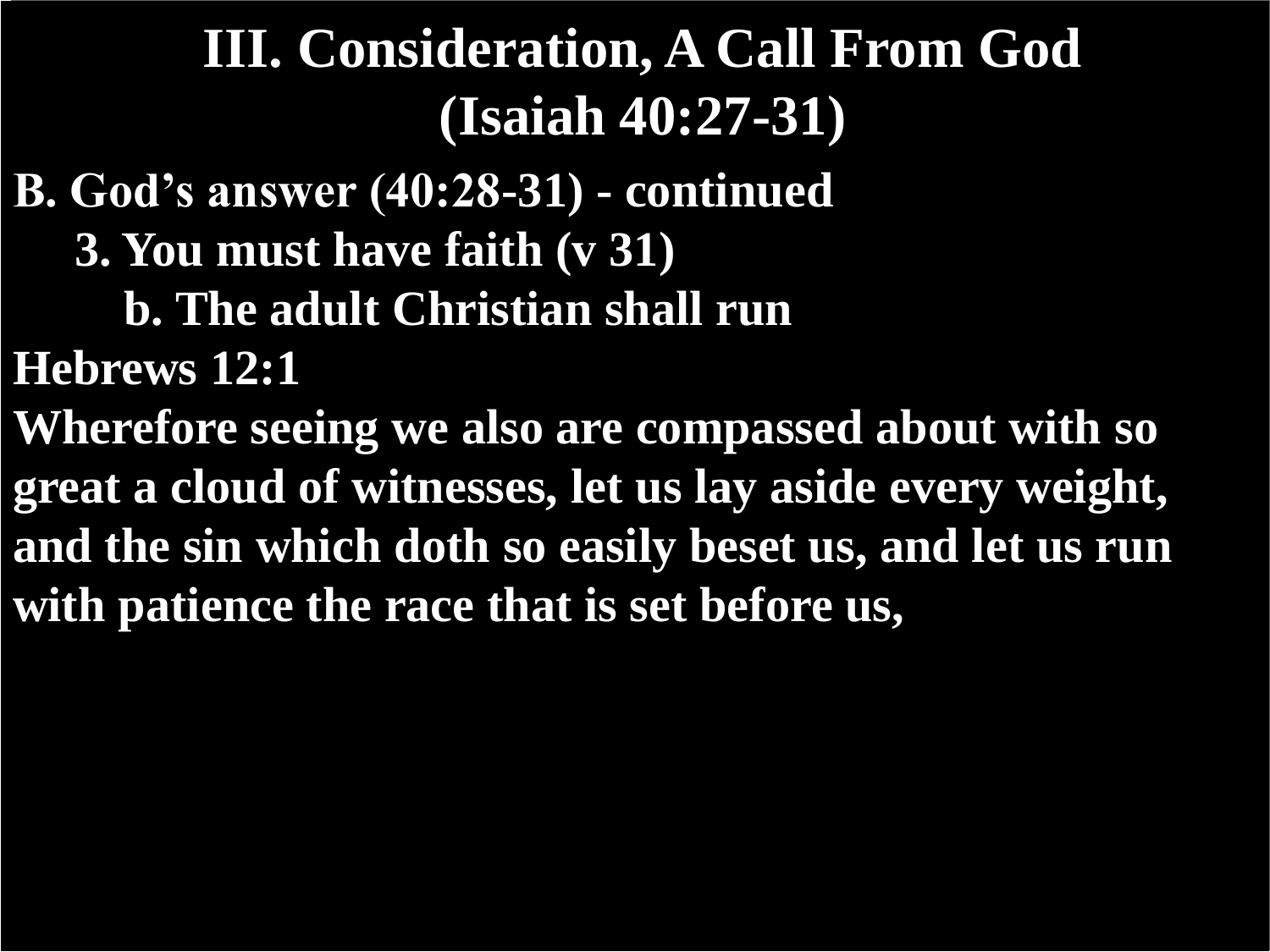- **B. God's answer (40:28-31) - continued**
	- **3. You must have faith (v 31)**
		- **c. The mature Christian shall walk**
- **Galatians 5:16**
- **This I say then, Walk in the Spirit, and ye shall not fulfil the lust of the flesh.**